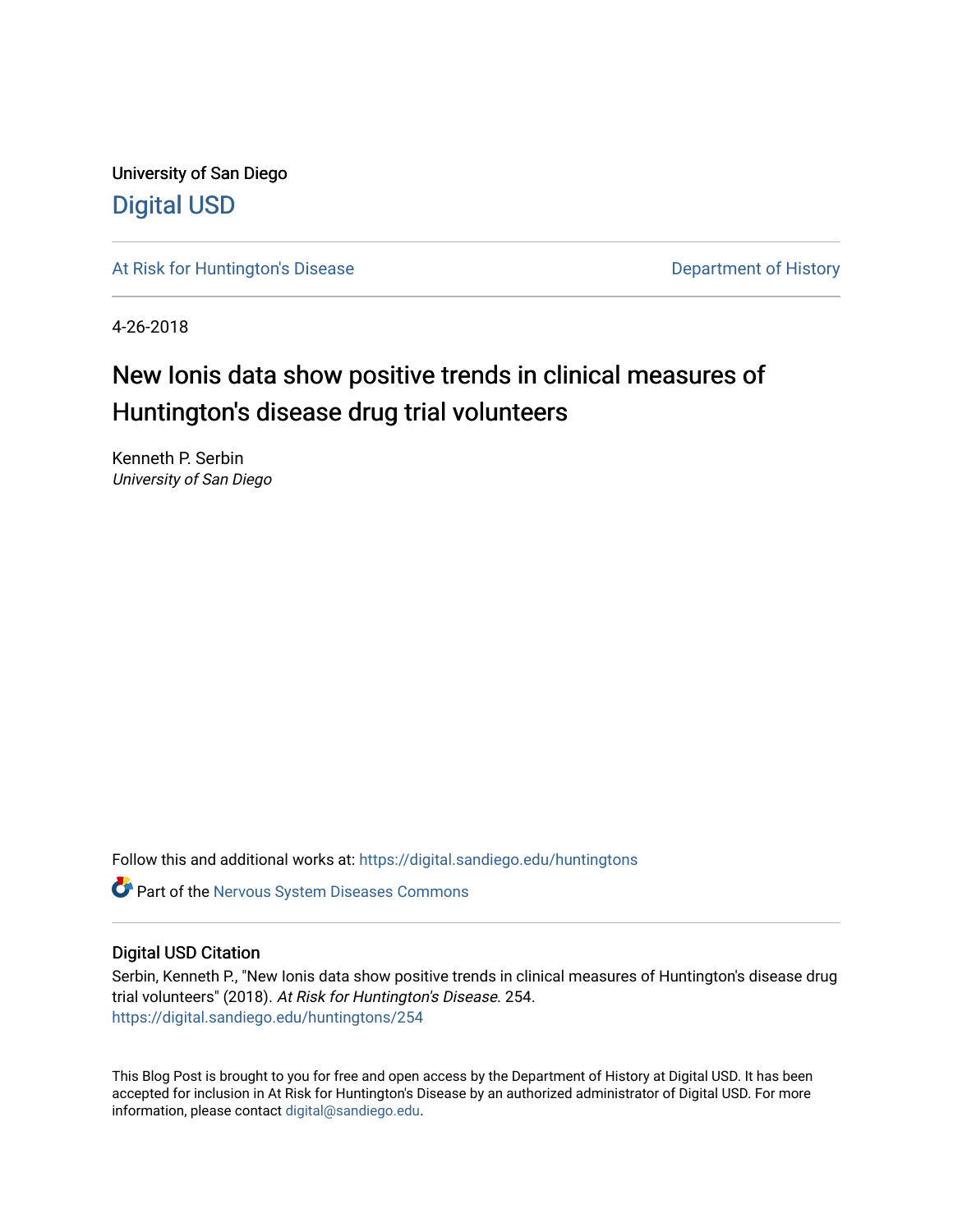#### More **[Create Blog](https://www.blogger.com/home#create) [Sign In](https://www.blogger.com/)**

# [At Risk for Huntington's Disease](http://curehd.blogspot.com/)

*HD is a genetically caused brain disorder that causes uncontrollable bodily movements and robs people's ability to walk, talk, eat, and think. The final result is a slow, ugly death. Children of parents with HD have a 50-50 chance of inheriting the disease. There is no cure or treatment.*

## Blog Archive

- $\blacktriangleright$  [2021](http://curehd.blogspot.com/2021/) (12)
- $\blacktriangleright$  [2020](http://curehd.blogspot.com/2020/) (16)
- $\blacktriangleright$  [2019](http://curehd.blogspot.com/2019/) (19)
- $\sqrt{2018(16)}$  $\sqrt{2018(16)}$  $\sqrt{2018(16)}$
- [►](javascript:void(0)) [December](http://curehd.blogspot.com/2018/12/) (2)
- [►](javascript:void(0)) [November](http://curehd.blogspot.com/2018/11/) (2)
- [►](javascript:void(0)) [September](http://curehd.blogspot.com/2018/09/) (2)
- $\blacktriangleright$  [July](http://curehd.blogspot.com/2018/07/) (1)
- $\blacktriangleright$  [May](http://curehd.blogspot.com/2018/05/) (1)
- $\nabla$  [April](http://curehd.blogspot.com/2018/04/) (2)
- New Ionis data show [positive](http://curehd.blogspot.com/2018/04/new-ionis-data-show-improvement-in.html) trends in clinical me... Nora Guthrie: we're all 'hoping [machines'](http://curehd.blogspot.com/2018/04/nora-guthrie-were-all-hoping-machines.html) in
- the f...
- $\blacktriangleright$  [March](http://curehd.blogspot.com/2018/03/) (3)
- $\blacktriangleright$  [February](http://curehd.blogspot.com/2018/02/) (3)
- $2017(14)$  $2017(14)$
- $\blacktriangleright$  [2016](http://curehd.blogspot.com/2016/) (13)
- $\blacktriangleright$  [2015](http://curehd.blogspot.com/2015/) (24)
- $\blacktriangleright$  [2014](http://curehd.blogspot.com/2014/) (24)
- $\blacktriangleright$  [2013](http://curehd.blogspot.com/2013/) (30)
- $\blacktriangleright$  [2012](http://curehd.blogspot.com/2012/) (26)
- $\blacktriangleright$  [2011](http://curehd.blogspot.com/2011/) (33)
- [►](javascript:void(0)) [2010](http://curehd.blogspot.com/2010/) (26)
- $\blacktriangleright$  [2009](http://curehd.blogspot.com/2009/) (21)
- $\blacktriangleright$  [2008](http://curehd.blogspot.com/2008/) $(7)$
- $\blacktriangleright$  [2007](http://curehd.blogspot.com/2007/) $(7)$
- $\blacktriangleright$  [2006](http://curehd.blogspot.com/2006/) (4)
- $\blacktriangleright$  [2005](http://curehd.blogspot.com/2005/) (17)

## About Me **GENE [VERITAS](https://www.blogger.com/profile/10911736205741688185)**

View my [complete](https://www.blogger.com/profile/10911736205741688185) profile

## HD Links

[Huntington's](http://www.hdsa.org/) Disease Society of America [International](http://www.huntington-assoc.com/) Huntington **Association** 

#### THURSDAY, APRIL 26, 2018

## New Ionis data show positive trends in clinical measures of Huntington's disease drug trial volunteers

Exploratory analysis of new data showed positive trends in several clinical signs of Huntington's disease in the recently concluded [Ionis Pharmaceuticals, Inc.,](http://www.ionispharma.com/) gene-silencing Phase 1/2a clinical trial, the company announced April 24.

"Results from exploratory analyses of data from the study demonstrated correlations between reductions in mutant huntingtin (mHTT), the disease-causing protein, and improvements in clinical measures of Huntington's disease," an *Ionis* press release stated about its drug IONIS-HTT<sub>Rx</sub>.

Initiated in September 2015 and completed in December 2017, the trial tested the drug in 46 symptomatic volunteers at nine sites in Canada, Germany, and the United Kingdom.

Because of the very limited size, duration, and scope of the Phase 1/2a trial, the newly studied clinical signals have only statistical importance. They do not demonstrate whether an individual patient got better, or by how much a person did better on a particular test.

However, they provide hope for the HD community because they showed an association between reducing, or lowering, mHTT, and the improved scores. The new data will help pave the way for the planned Phase 3 trial to test efficacy.

"These important clinical results further demonstrate that targeting the reduction of the toxic mutant huntingtin protein with IONIS-HTT $_{Rx}$  has the potential to be disease-modifying," Frank Bennett, Ph.D., Ionis senior vice president of research and franchise leader for neurological programs, stated in the release.

[Sarah Tabrizi, FRCP, Ph.D.,](https://iris.ucl.ac.uk/iris/browse/profile?upi=SJTAB21) of University College London, the lead investigator of the Phase 1/2a trial, also presented the new information on April 24 at the annual meeting of the American Academy of Neurology (AAN) in Los Angeles. Out of more than 3,000 submissions, the talk was one of four selected for the topfeatured session at the meeting, which drew more than 12,000 professionals.

#### **Checking movements and cognitive loss**

On March 1, at the 13th Annual HD Therapeutics Conference in Palm Springs, CA, [Dr. Tabrizi revealed](http://curehd.blogspot.com/2018/03/ionis-phase-12a-clinical-trial-data.html) that the drop of 40-60 percent in mutant protein observed in the cerebral spinal fluid (CSF). Based on numerous animal studies done by Ionis, that corresponds to to a decrease of 55-85 percent in the cortex of the brain. The cortex is the most developed area of the brain and the source of thought and language, abilities severely hampered by HD. In the caudate – which helps control movement, another critical problem in HD – the corresponding decrease (based on animal data) ranged from 20-50 percent.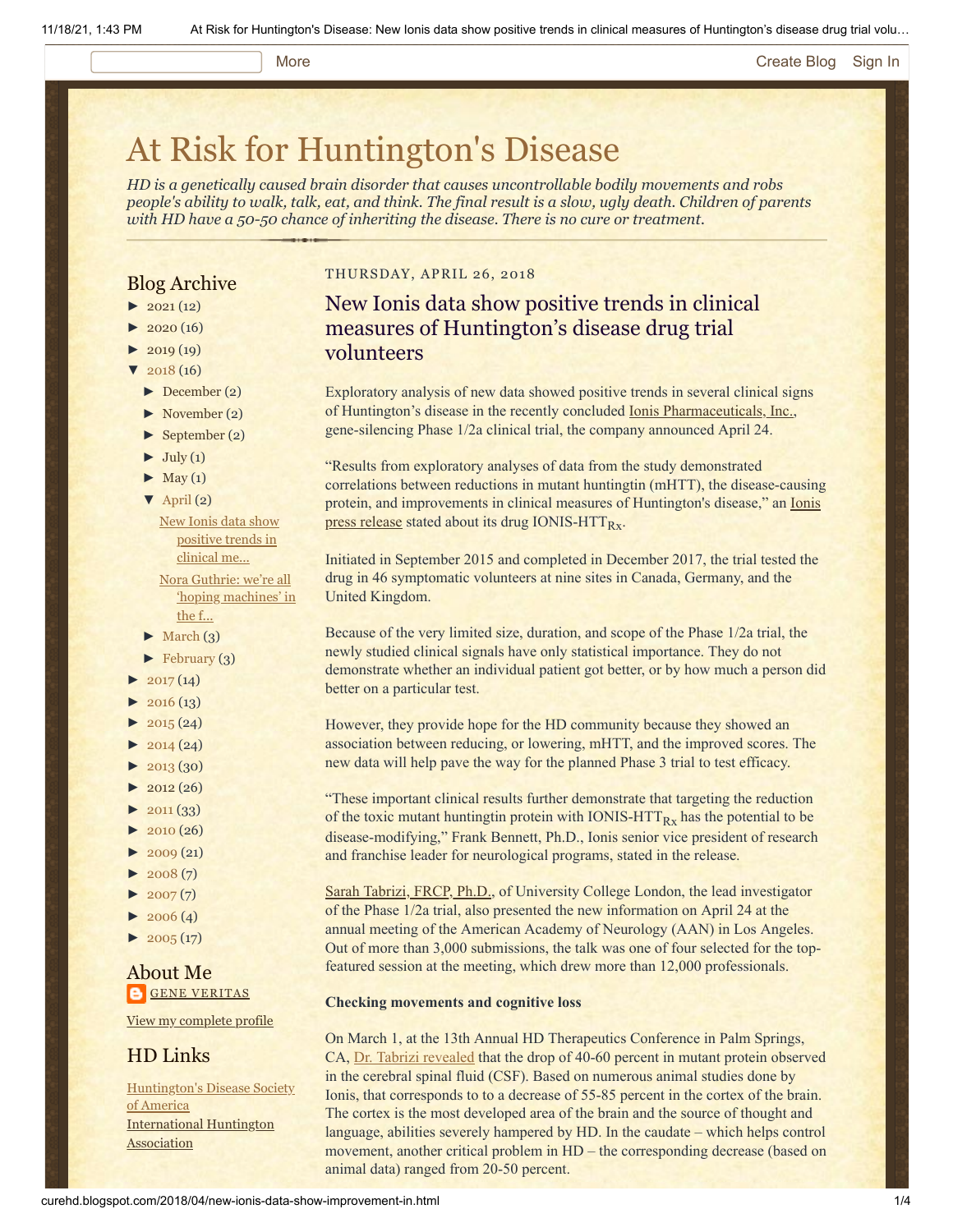[Huntington's](http://hddrugworks.org/) Disease Drug **Works** [Huntington's](http://www.hdlighthouse.org/) Disease **Lighthouse Hereditary Disease [Foundation](http://www.hdfoundation.org/)** [Huntington's](http://www.hdac.org/) Disease **Advocacy Center** Thomas [Cellini Huntington's](http://www.ourtchfoundation.org/) Foundation HDSA Orange County (CA) **[Affiliate](http://www.hdsaoc.org/)** HD Free with [PGD!](http://www.hdfreewithpgd.com/) [Stanford](http://www.stanford.edu/group/hopes/) HOPES Earth Source [CoQ10,](http://www.escoq10.com/) Inc.

## HD Blogs and Individuals

Chris Furbee: [Huntingtons](http://www.huntingtonsdance.org/) Dance Angela F.: Surviving [Huntington's?](http://survivinghuntingtons.blogspot.com/) Heather's [Huntington's](http://heatherdugdale.angelfire.com/) Disease Page

11/18/21, 1:43 PM At Risk for Huntington's Disease: New Ionis data show positive trends in clinical measures of Huntington's disease drug trial volu…

The new data demonstrate associations between reduction in mHTT (measured in CSF) and improvement on two clinical tests commonly used in HD clinical studies: the *total motor score* test (measuring impairments in movements) and the *symbol digit modalities* test (measuring cognitive loss).

The press release further noted a significant correlation between huntingtin reduction and an improved score on the Composite Unified Huntington's Disease Rating Scale (cUHDRS), which measures decline in patients.

Two tests showed neutral results: the *stroop word reading* (checking for cognitive loss) and the *total functional capacity* (assessing ability to perform daily tasks).

#### **Exploratory Clinical Outcomes: UHDRS**



*A slide from Dr. Tabrizi's talk at the AAN meeting illustrating improved scores in two clinical tests (top two graphs) and neutral scores in two others (bottom graphs) (slide courtesy of Ionis)*

#### **Larger, longer studies needed**

Day 85

At the AAN meeting, [Dr. Tabrizi emphasized](https://journals.lww.com/neurotodayonline/blog/NeurologyTodayConferenceReportersAANAnnualMeeting/pages/post.aspx?PostID=57) that the three-month Phase 1/2a trial was not designed to measure a true clinical benefit from IONIS- $HTT<sub>Rx</sub>$ . It sought primarily to gauge safety and tolerability of the drug.

The researchers used so-called "exploratory post-hoc analysis."

As explained by Ionis officials in an e-mail, post-hoc means that Ionis did not predefine the analyses in the clinical trial protocol. Such analyses cannot provide conclusive proof of a drug effect. These analyses are common in early-stage clinical trials, where drug companies look for interesting signals worthy of careful evaluation in later-stage trials.

The officials also pointed out that, in analyzing the data using the gold-standard technique for demonstrating effect - comparing clinical test results of drug-treated participants with those on placebo - no improvements were found. This was not a surprise, given the limited scope of a Phase 1/2a trial.

In fact, they added, the trial planners included the clinical tests primarily to monitor for unexpected worsening.

The Ionis officials described the relationship between mHTT-lowering and potential clinical benefit as "subtle."

They emphasized the need for larger and longer trials to demonstrate efficacy.

**A 'hint of clinical benefits'**